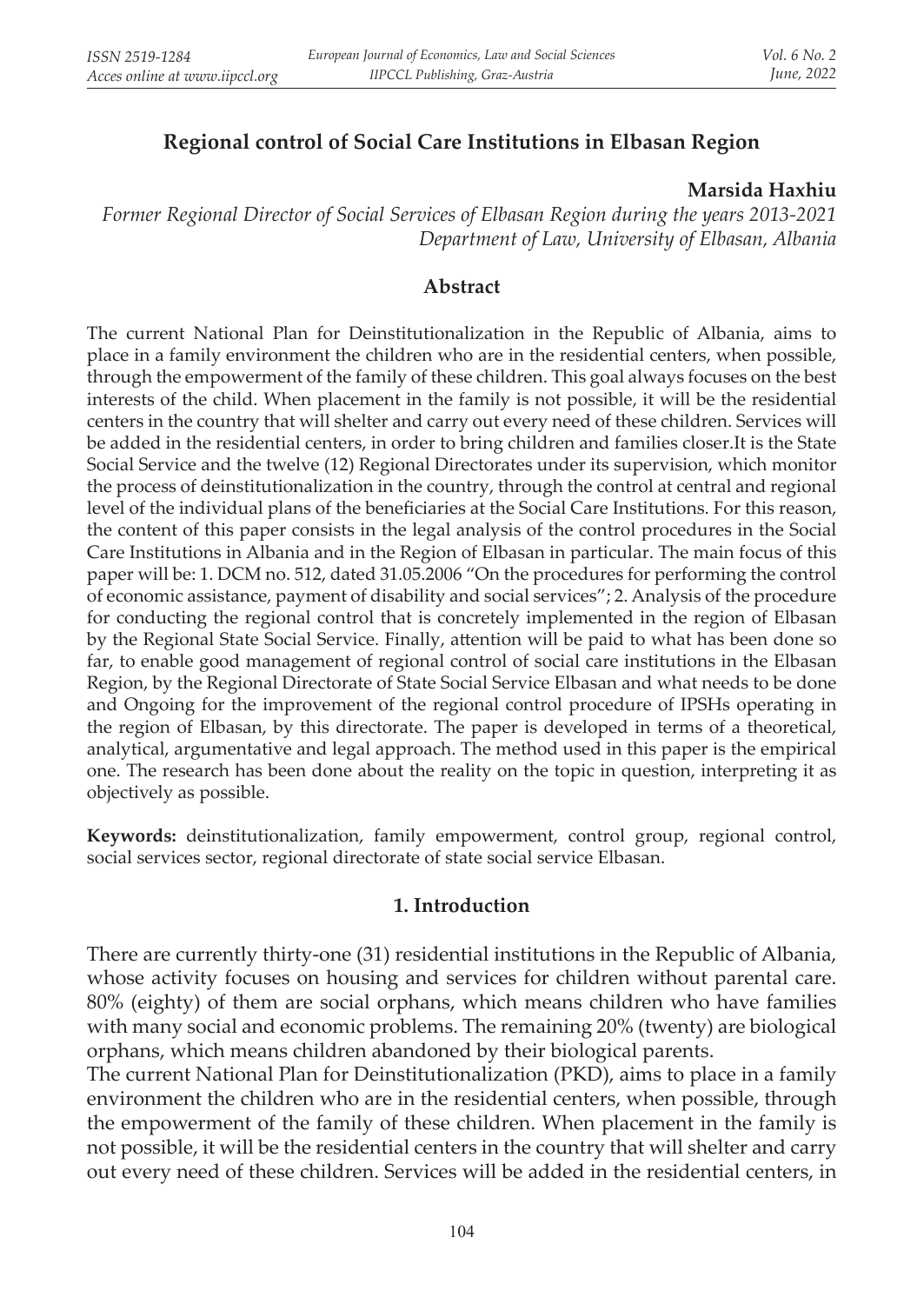order to bring children and families closer.

Preventing the separation of the child from the family by strengthening the family, is realized through a multifaceted support that includes economic-social support.

Another objective of the National Plan for Deinstitutionalization is to provide alternative professional care through services managed by local and central government, as well as to strengthen the network of foster families.

Regarding the improvement of the quality of services to children, the National Agenda for the Rights of the Child (AKDF) is currently approved. This agenda has a term of five (5) years, and aims to improve the quality of services for children in all areas. The principles of this agenda include respect for the rights of children, and focus on prevention. The agenda also contains current policies for children in urban and rural areas, those who go to school or not, children living in families and those who need to be reunited with their families. The highest interest of children prevails over these policies.

As mentioned above, IPS based on PKD, are creating new alternative services for children, always focusing on the highest interest of the child. Where possible, based on individual plans of social orphans, biological families will be empowered through a full support process, in order to return these children to them, case by case.

It is the State Social Service and the twelve (12) Regional Directorates under its supervision, which monitor the process of deinstitutionalization in the country, through the control at central and regional level of the individual plans of the beneficiaries at the Social Care Institutions. For this reason, the content of this paper in paragraph no. two (2), brings the analysis of the central and regional control procedure of IPSHs operating in the Republic of Albania.

Paragraph number three (3) of the paper contains the analysis of the regional control procedure of IPHs operating only in the Elbasan Region, by the social services sector which is part of the regional directorate of the state social service Elbasan.

The paper will close with the relevant conclusions and two (2) recommendations that will serve to further improve the procedure of regional control of IPSH operating in the region of Elbasan, by DRShSShEl.

# **2. Control of Social Care Institutions in the Republic of Albania**

The control of social care institutions (IPSH) or social care services (ShPSh), is organized and performed by the Inspectorate of Social Services, based on DCM no. 512, dated 31.05.2006 "On the procedures for performing the control of economic assistance (NE), payment of disability (AK) and social services (ShSh)". The Inspectorate of Social Services today is no longer at the inspectorate level and is part of each of the twelve (12) Regional Directorates of the State Social Service (DRShSSh) in the Republic of Albania (RSh).

The control of Social Care Services for both the public and the private sector is implemented at central and regional level. An annual plan and monthly program for the implementation of this control is drafted, which can be complete or thematic.

DCM 512/2006 provides for the obligation of written notification to the subject to be audited. This notice contains the commencement, type, period, purpose and objec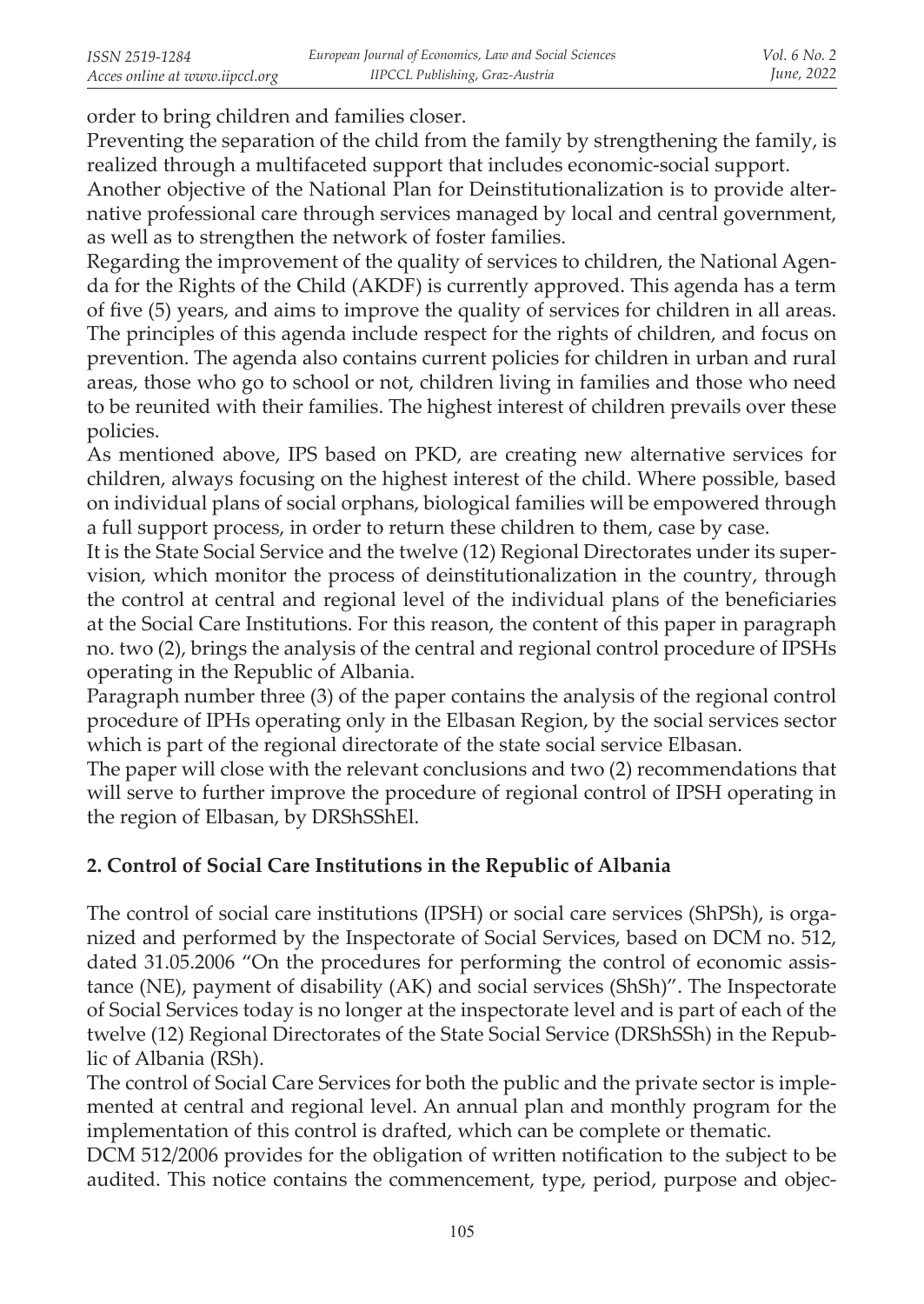tives of the audit. The above-mentioned obligation is excluded in cases when there are reports of abuses or legal violations by the relevant entity. In this case the control is applied without written or oral notice. The latter can take place during the late hours of the night, in residential service institutions, in accordance with the specifics of these services.

The signals are as follows: - complaints made in writing by the beneficiaries; - nonabusive notifications made in writing or in other forms by individuals interested in the activity of the subject; - notices or complaints made in any form, by public entities. The above control is based on: - meeting the specific and general standards of service, in accordance with applicable law; - control of the nature of the services performed, in accordance with the law in force; - control of the documentation of each beneficiary; - control of hygienic-sanitary conditions of the institution; - control of personnel documentation.

DCM 512/2006 "On the procedures for performing the control of economic assistance, payment of disability and social services", provides that the control of services provided by public and non-public institutions, should be carried out at least twice a year.

The audit team, for violations or non-compliance with the standards of services provided by the relevant public and non-public institution, ascertained during the audit, initially leaves tasks and deadlines for their improvement.

The control group then drafts the draft report. This draft report is made in two copies from where one copy is left to the audited entity. The latter for this draft report, has 10 working days, to make his remarks or objections, which are evaluated or not by the control group. Conducts a discussion meeting between the two parties during this phase.

The audit team follows with the final audit report and a copy of the latter is left to the audited institution. The control group proposes one of the following measures, if from the final control report are found violations of the law in force: - suspension of the activity of the institution (association or foundation) until the fulfillment of the respective standards; - not allowing the exercise of the activity of the subject through non-renewal of the license; - revocation of the license for exercising the activity and its closure; - pursuant to the civil and special law, the initiation of the procedure for the compensation of the caused damage; - in public entities the execution of the disciplinary measure for the responsible persons who have caused the damage or have violated the law, provided that the activity of the institution is in contradiction with the Code of Administrative Procedure; - if elements of the criminal offense have been consumed, the initiation of the procedure by the responsible institution.

Based on Chapter II of Law no. 7850 dated 29.7.1994, "Civil Code of the Republic of Albania", as amended, the control group after revoking the license of the subject, requests from the court the distribution of the latter;

The control group performs the notification at the tax institution for legal entities and companies. The control group for all violations found, also notifies the Ministry of Health and Social Protection (MShMS) and submits to the prefecture a summary report of the results of the control performed.

The controlled public and non-public institution enjoys the right to appeal according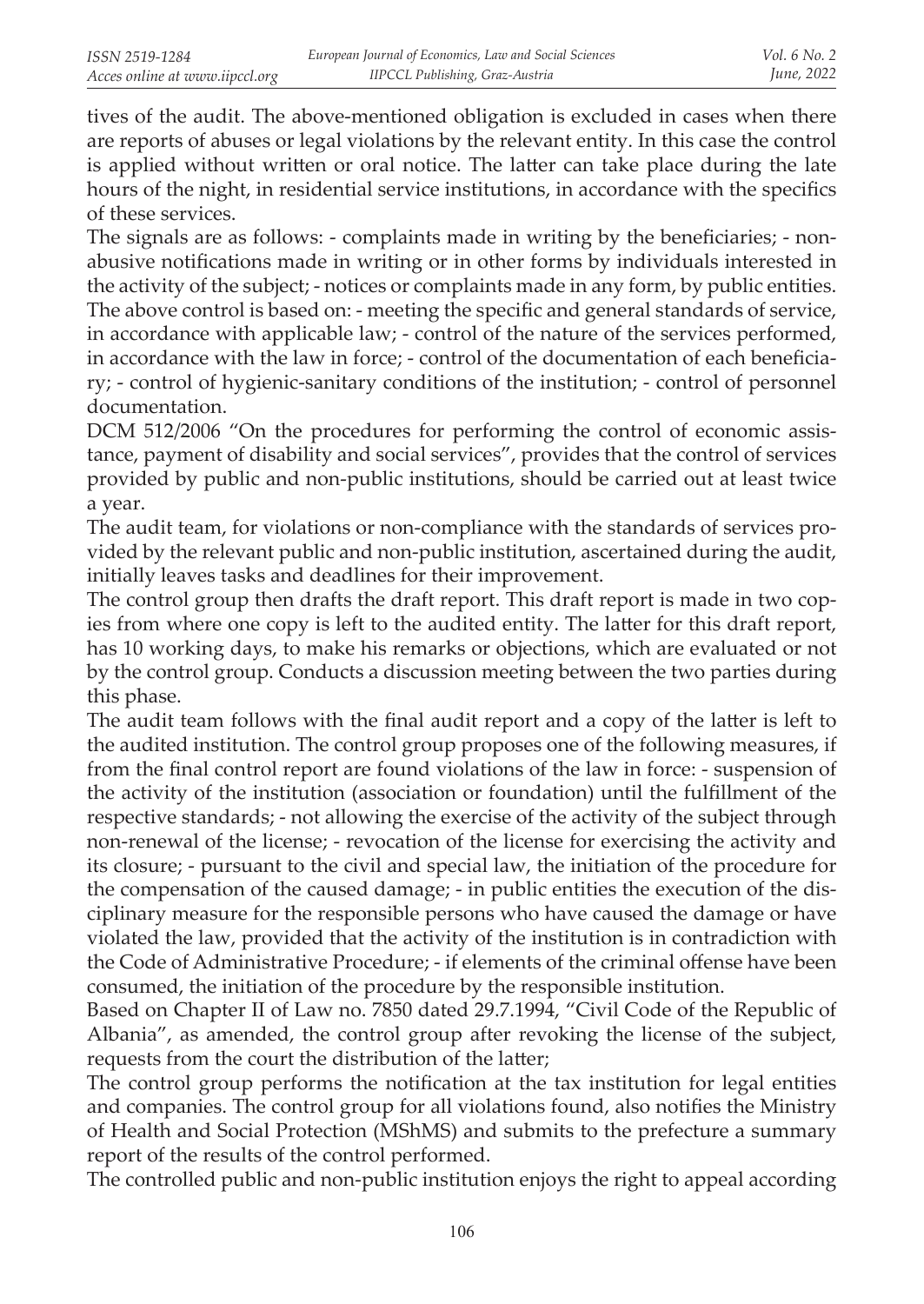to the Code of Administrative Procedure (KPA).

### **3. Control of Social Care Services in Elbasan Region**

As stated in the above paragraph, DCM 512/2006 provides that the control of services provided by public and non-public institutions, should be carried out at least twice a year. The Regional Directorate of State Social Service Elbasan (DRShSShEl), in its control program at the regional level for services provided by public and non-public institutions operating in the region of Elbasan, provides control (monitoring) every month in residential centers and one ( 1) once in three (3) months control (inspection) in day care centers. The State Social Service in its control program at the central level, provides at least one (1) time per year control in residential and daily IPSH, public and non-public, of this region (this also applies to eleven (11) regions that the Republic of Albania has in its composition).

Elbasan Region has seven (7) municipalities in its composition and the latter have in total in their composition fifty (50) administrative units. In this region operate in total as follows:

- six (6) public and non-public residential NGOs, out of which five (5) provide services for social and biological orphans aged 0-18 years and one NGO (1) provides services for the elderly in need who are lonely or abandoned. Five (5) of these NGOs are located in the municipality of Elbasan and one (1) is located in the municipality of Cerrik;

- Eighteen (18) daily and community NGOs, public and non-public, providing services to various vulnerable target groups (example: persons with disabilities (PWDs), persons and children abused or trafficked in the family, mother daughters, Roma and Egyptians, families returned from emigration in need of integration, etc.), of which eleven (11) are located in the municipality of Elbasan, one (1) is located in each municipality of Cerrik, Gramsh and Peqin, and four (4) NGOs the latter are located in the municipality of Librazhd.

The control at regional level (monitoring of residential NGOs and inspection of day and community NGOs) by the Social Services sector (ShSh) which is part of the DRShSShEl, consists of the following:

1. In the control of the complaints box that is located in a corner of the public or non-public institution, residential or daily, that provides services. This box must be locked. The latter is held by the social worker who is part of the control group of the ShSh sector of the Regional Directorate of the State Social Service of Elbasan. All written complaints that the beneficiaries of the center put in this box, should be opened and read only by the above-mentioned employee, during the development of control of the institution. Based on the complaints written by the beneficiaries, the social worker who is part of the control group, takes the appropriate measures against the IPSH in question. The complaint box, in addition to being locked, must also be inspected by the DRShSShEl control group and for its maintenance, so that it is not depreciated and consequently does not allow the confidentiality of the complaining beneficiaries to be maintained;

2. In the control in the above mentioned residential IPSH on the progress of the development of the beneficiary children that are reflected in the individual plans of each child.The latter also performs in the context of empowering the families of these ben-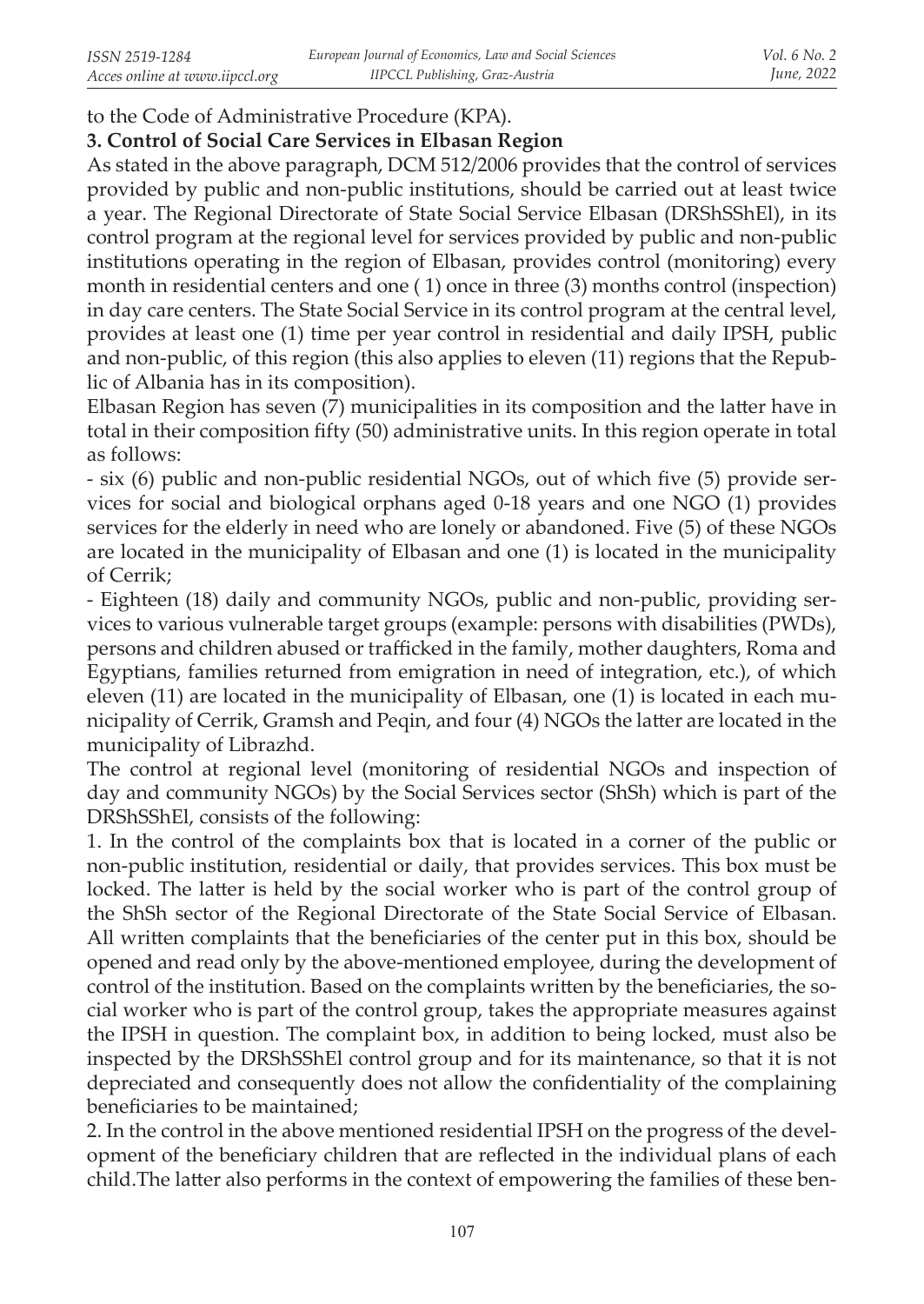eficiary children and as a result deinstitutionalization. The control over the progress of the development of the beneficiary children in the residential IPSH, is performed by the social workers of the sector of ShSh that is part of DRShSShEl, through the control of the respective documentation. It often happens in practice that these public and non-public residential IPSHs do not notify DRShSShEl, about the transfer made to the beneficiary children from the residential center where they were in another center that is daily. This notification is not yet required by law for residential IPSH against the Elbasan State Social Service, but must be performed as stated above in the procedure followed by DRShSShEl to strengthen the family of the beneficiary child and as a result deinstitutionalization. DRShSShEl cannot understand itself during the control of the documentation of beneficiaries carried out in these centers, the abovementioned and future transfer within a short time of beneficiary children, as there are legal restrictions.

As mentioned above in points 1 and 2, it refers to the control at the regional level of public and non-public, residential and daily NGOs, operating in the region of Elbasan, by the DRShSShEl. The rest to be checked in these social care institutions belongs according to the law in force, to the institution of the State Labor Inspectorate. Currently the Social Services Sector that is part of DRShSShEl is composed of only two (2) social workers. According to the law in force, on average it takes two to three (2-3) days to carry out monitoring in one (1) residential center, by the two (2) aforementioned social workers. In total, it takes eighteen to twenty-four days (18-24) per month to carry out the monthly control program by two (2) employees of the ShSh sector. In order to perform this monthly control, the long distances with mountainous relief that the centers are located from each other as well as the amortized urban infrastructure that serves to go to these centers must also be taken into account. However, according to the law in force, a month has only 21 working days. As a result, it turns out that there is not enough time to carry out the monthly control program by DRShSShEl. This time refers only to the task of controlling the IPSH in the field (outside the office) that has the sector of the ShSh of DRShSShEl, not counting the other time plus that this sector needs to perform in office all other tasks of provided by law and relevant bylaws.

### **4. Conclusions and Recommendations**

Based on the analysis of this paper, I conclude that there are good results so far, regarding the correct implementation of the procedure followed to perform regional control of IPSH operating in the region of Elbasan, by the Services sector Social part of the State Social Service Elbasan.

What needs to be done next, to improve the above-mentioned regional control procedure, by this regional directorate, follows in the form of recommendations as follows:

## **1. Increasing the number of human resources in the social services sector at DRShSShEl.**

As mentioned in the previous paragraph, currently the Social Services Sector that is part of DRShSShEl is composed of only two (2) social workers. According to the law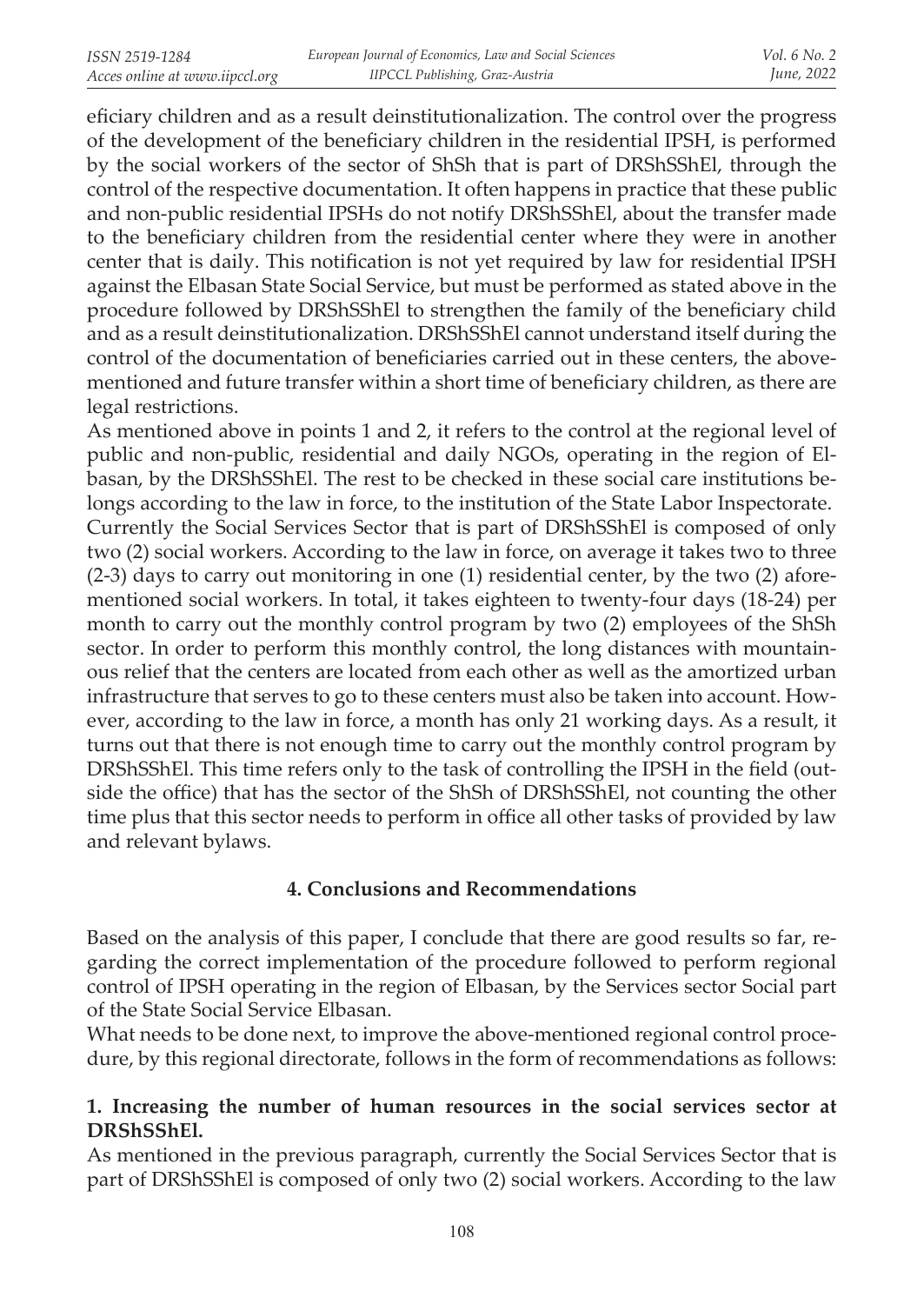in force, on average it takes two to three (2-3) days to carry out monitoring in one (1) residential center, by the two (2) aforementioned social workers. In total, it takes eighteen to twenty-four days (18-24) per month to carry out the monthly control program by two (2) employees of the ShSh sector. In order to perform this monthly control, the long distances with mountainous relief that the centers are located from each other as well as the amortized urban infrastructure that serves to go to these centers must also be taken into account. However, according to the law in force, a month has only 21 working days. As a result, it turns out that there is not enough time to carry out the monthly control program by DRShSShEl. This time refers only to the task of controlling the IPSH in the field (outside the office) that has the sector of the ShShof DRShSShEl, not counting the other time plus that this sector needs to perform in office all other tasks of provided by law and relevant bylaws.

Regarding the above, i conclude that, for a more efficient, and effective implementation of DCM no. 512/2006, i recommend that this problem be reviewed by the central government for solution by improving *the quality of regional control services by the social services sector at the Elbasan state social service, in order to prevent the number of abuses committed by the IPSH- residential and daily, public and non-public, through capacity building. This capacity building should be realized by increasing the number of human resources in this sector with at least two additional social workers, thus forming two groups consisting of two (2) social workers each. One group to perform all monitoring and inspections in the aforementioned IPSH, while the other group to perform all other remaining tasks provided by law and relevant bylaws, for the social services sector at the DRShSSHEL.*

#### **2. Not allowing a limited control of the beneficiaries'documentation by the ShShsector at the DRShSShEl***.*

Control at the regional level (monitoring of residential NGOs and inspection of day and community NGOs) by the Social Services Sector (ShSh) which is part of the-DRShSShE, consists, among other things, in the control of residential IPSHs. The above on the developmental progress of the beneficiary children that are reflected in the individual plans of each child. The latter also performs in the context of empowering the families of these beneficiary children and as a result deinstitutionalization. The control over the progress of the development of the beneficiary children in the residential IPS, is performed by the social workers of the sector of ShSh that is part of DRShSShEl, through the control of the respective documentation. It often happens in practice that these public and non-public residential IPSHs do not notify DRShSShEl, about the transfer made to the beneficiary children from the residential center where they were in another center that is daily. This notification is not yet required by law for residential IPSH against the Elbasan State Social Service, but must be performed as stated above in the procedure followed by DRShSShEl to strengthen the family of the beneficiary child and as a result deinstitutionalization. DRShSShEl cannot understand itself during the control of the documentation of beneficiaries carried out in these centers, the above-mentioned and future transfer within a short time of beneficiary children, as there are legal restrictions.

Regarding the above, i conclude that, for a more efficient, and effective implementation of DCM no. 512/2006, i recommend that this problem be reviewed by the legisla